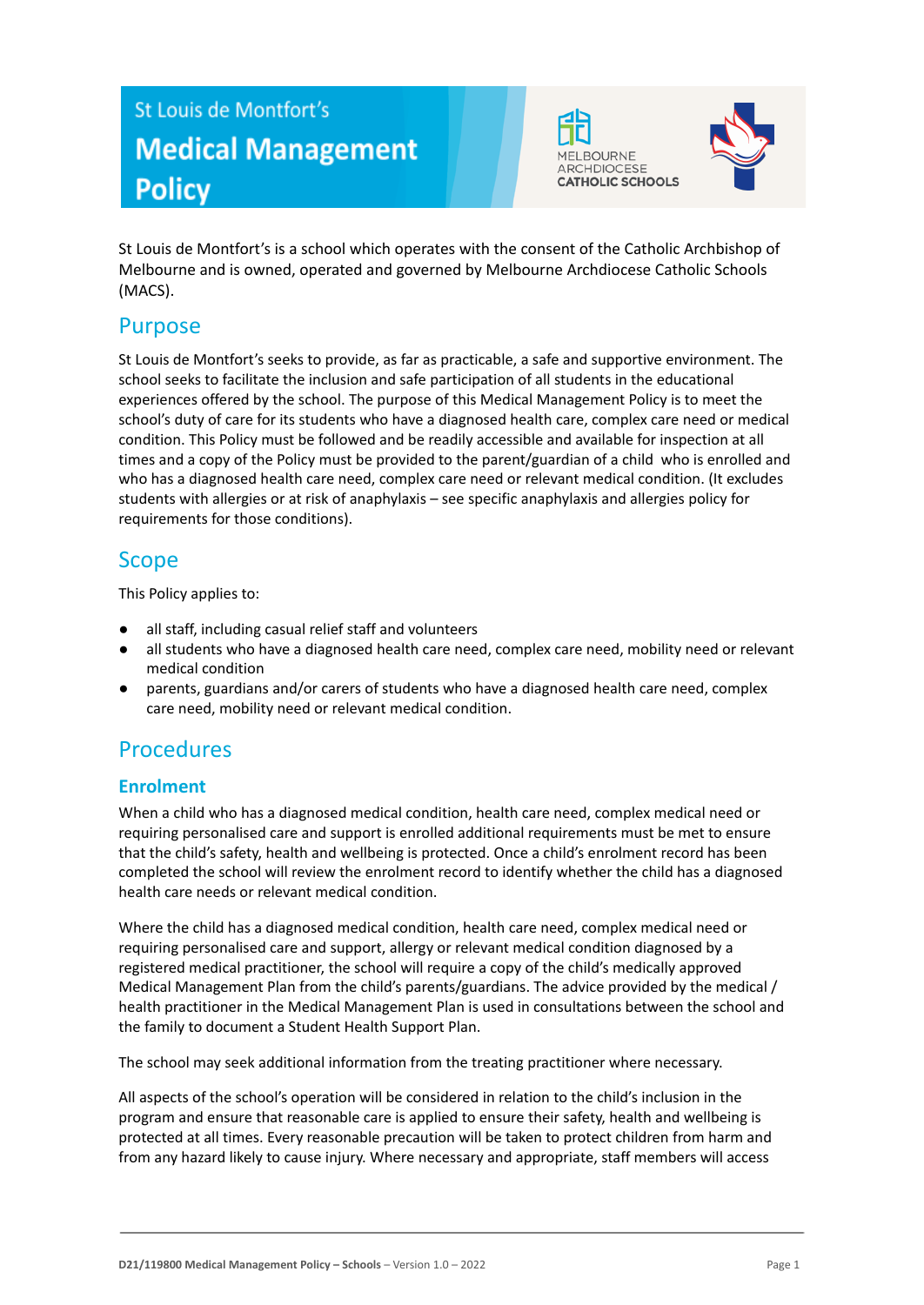additional professional development or training to facilitate the enrolment and assist in meeting a child's needs.

The authorised Medical Management Plan and Student Health Support Plan should be developed and must be in place prior to the child commencing attendance noting that in some cases, there may be an interim Medical Management Plan and Student Health Support Plan if the school is awaiting relevant medical or other information at the time the child commences attendance, and it would not be reasonable to delay a child's attendance in the circumstances. The Medical Management Plan and Student Health Support Plan must be kept in the enrolment record for that child. The enrolment record must record the following health information:

- evidence of any medically diagnosed healthcare needs of the child, including any medical condition and allergies, personalised care and support needs, medically prescribed medications and administration details including whether the child has been diagnosed as at risk of anaphylaxis (see also the school's Anaphylaxis Policy)
- the Medical Management Plan, an Individual Anaphylaxis Management Plan, where relevant, and Student Health Support plan to be followed with respect to a diagnosed healthcare need, medical condition or allergy, provision of personalised care and support and details of any dietary restrictions for the child
- relevant medical authorisations for the administration of prescribed or 'over the counter' medication (see also the school's Administration of Medication to Students Procedures and Medication Authority Form).

Following commencement, parents/guardians will be regularly consulted regarding any diagnosed health care needs, allergies or relevant medical conditions a child may have developed since enrolment.

The requirements of the Medical Management Plan and the Student Health Support plan are detailed below, together with the requirements of a Communications Plan so as to ensure that all parties are aware of the relevant Medical Management Plan and the Student Health Support Plan.

#### **Medical Management Plan**

The parents/guardians of the child who has a medically diagnosed health care need, allergy or relevant medical condition must provide an authorised Medical Management Plan for the child. The child's registered medical/health practitioner must be consulted by parents/guardians in the development of the Medical Management Plan and the advice from the medical/health practitioner must be documented in the Medical Management Plan (signed and dated by the medical/health practitioner).

Where required, the Medical Management Plan should be reviewed annually through a Support Group meeting or when parents notifies the school that the student's health needs have changed. It should otherwise be reviewed as needed. For example, principals may also instigate a review of the health care plan at other times, such as in response to a particular incident.

The Medical Management Plan must be followed in the event of an incident relating to the child's diagnosed health care need, allergy or relevant medical condition. Schools may request further medical advice from the medical/health practitioner where this is deemed necessary to clarify practice or mitigate newly identified risks.

The Medical Management Plan should (as relevant to the circumstances) detail the following:

evidence of the medically diagnosed health care need, attendance care need, allergy or relevant medical condition including the severity of the condition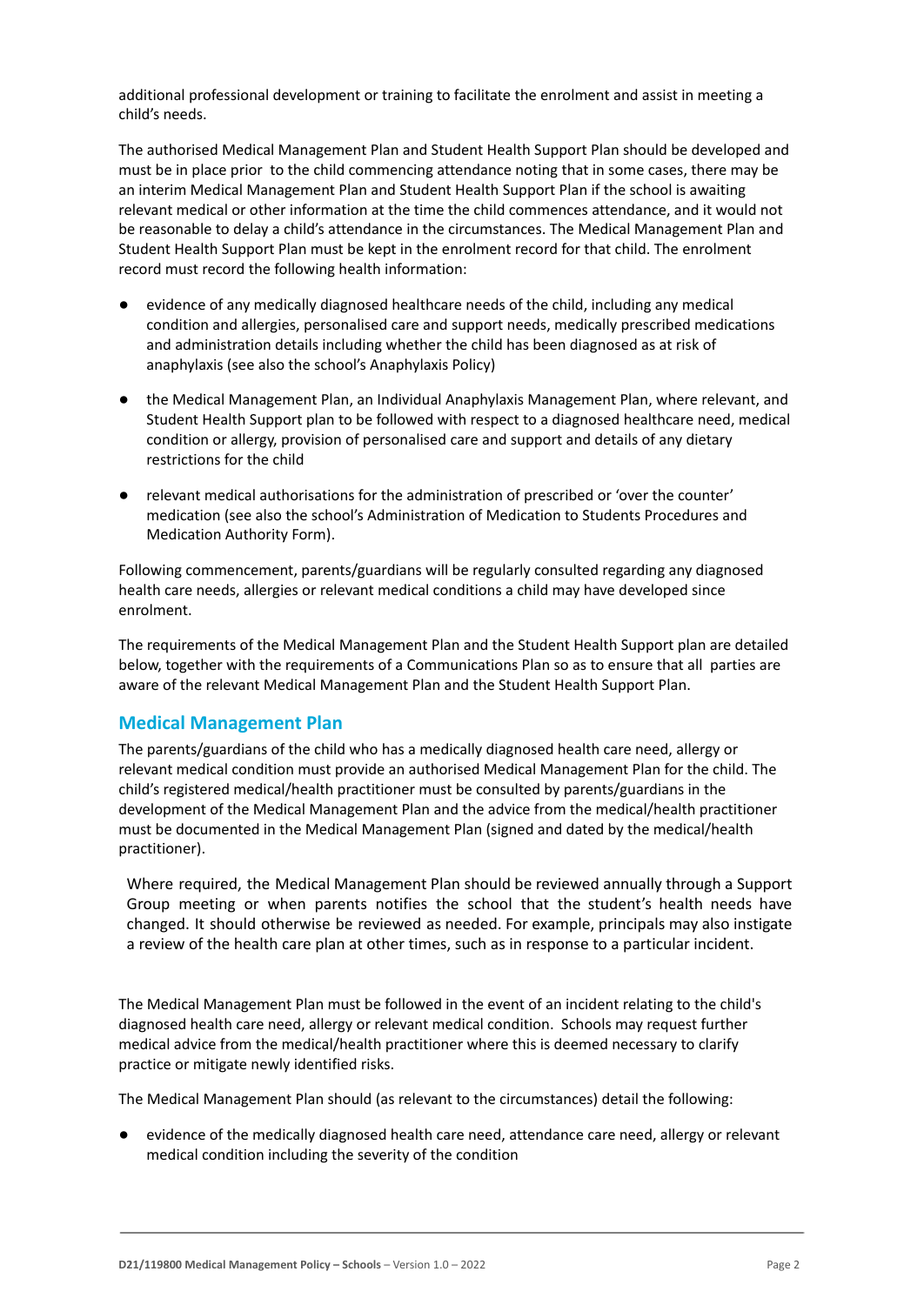- details for the administration of any current medication prescribed for the child
- the response required from the school in relation to the emergence of symptoms, including:
	- any medication required to be administered in an emergency and the response required if the child does not respond to initial treatment; and
	- when to call an ambulance for assistance.

#### **Student Health Support plan**

In addition to the Medical Management Plan, a Student Health Support plan must be developed in consultation with the child's parents/guardians and implemented so as to reasonably ensure:

- that the risks relating to the child's medically diagnosed health care need, allergy or relevant medical condition are assessed and minimised
- if relevant, that practices and procedures are in place including the safe handling, preparation, consumption and serving of food are developed and implemented
- that the parents are notified of any known allergens that pose a risk to the child and strategies for minimising the risk are developed and implemented
- that all relevant staff members and volunteers can identify the child, the child's Medical Management Plan and the location of the child's medication
- if relevant and where attendance would otherwise pose a significant risk, that the child does not attend the school unless the child has their relevant Medical Management Plan and medications available at the school.

The Student Health Support Plan should include preparations for high-risk scenarios (for example, excursions and camps) including establishing clear decision-making processes for calling an ambulance.

Where required, the Medical Management Plan should be reviewed annually through a Support Group meeting or when parents notifies the school that the student's health needs have changed. It should otherwise be reviewed as needed. For example, principals may also instigate a review of the health care plan at other times, such as in response to a particular incident.

#### **Communications Plan for Medical Management**

A Communications Plan for Medical Management must be prepared as part of this Policy so as to set out how:

- relevant staff members and volunteers are informed about this Policy; and, the Medical Management and Student Health Support Plans for children at the school who have a medically diagnosed health care need, attendant care need, allergy or relevant medical condition
- a parent of the child can communicate any changes (with supporting evidence) for the Medical Management Plan and Student Health Support plan for their child.

The Communications Plan for Medical Management must set out how the above communication will occur. This document can be an overarching communication plan for managing all diagnosed health care needs, allergies or relevant medical conditions of children enrolled at the school and it is not required to be developed for each individual child.